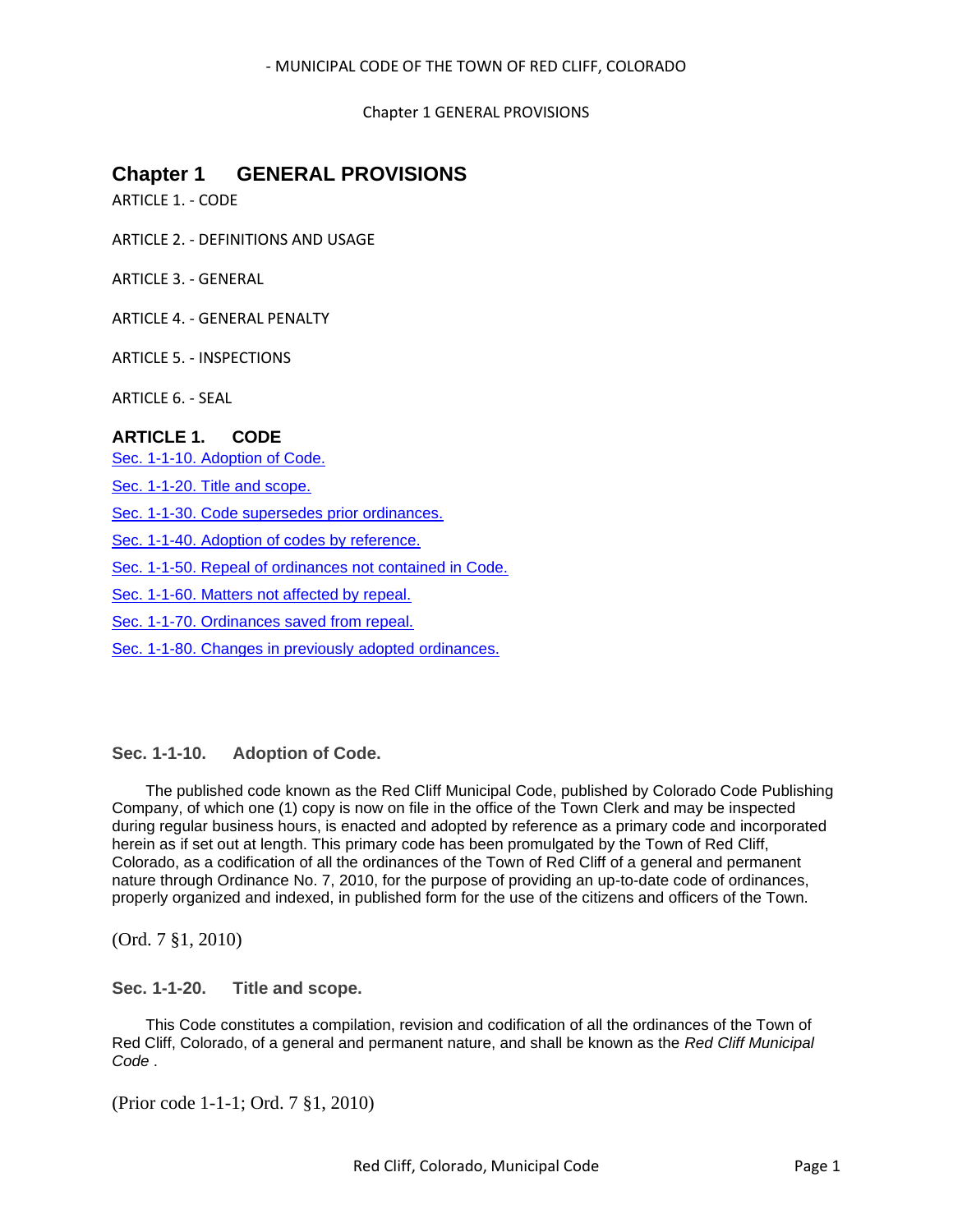### Chapter 1 GENERAL PROVISIONS

### <span id="page-1-0"></span>**Sec. 1-1-30. Code supersedes prior ordinances.**

This Code shall supersede all other general and permanent ordinances and parts of ordinances passed by the Board of Trustees, except such ordinances as are expressly saved from repeal or continued in force and effect as shall hereafter be set forth by reference.

(Ord. 7 §1, 2010)

<span id="page-1-1"></span>**Sec. 1-1-40. Adoption of codes by reference.**

Codes may be adopted by reference, as provided by state law.

(Ord. 7 §1, 2010)

# <span id="page-1-2"></span>**Sec. 1-1-50. Repeal of ordinances not contained in Code.**

All existing ordinances and portions of ordinances of a general and permanent nature which are inconsistent with any ordinance included in the adoption of this Code are hereby repealed to the extent of any inconsistency therein as of the effective date of the ordinance adopting this Code, except as hereinafter provided.

(Ord. 7 §1, 2010)

# <span id="page-1-3"></span>**Sec. 1-1-60. Matters not affected by repeal.**

The repeal of ordinances and parts of ordinances of a permanent and general nature by Section 1-1- 50 of this Code shall not affect any offense committed or act done, any penalty or forfeiture incurred or any contract, right or obligation established prior to the time said ordinances and parts of ordinances are repealed.

(Ord. 7 §1, 2010)

# <span id="page-1-4"></span>**Sec. 1-1-70. Ordinances saved from repeal.**

The continuance in effect of temporary and/or special ordinances and parts of ordinances, although omitted from this Code, shall not be affected by such omission therefrom, and the adoption of this Code shall not repeal or amend any such ordinance or part of any such ordinance. Among the ordinances not repealed or amended by the adoption of this Code are ordinances:

- (1) Creating, opening, dedicating, vacating or closing specific streets, alleys and other public ways.
- (2) Naming or changing the names of specific streets and other public ways.
- (3) Establishing the grades of specific streets and other public ways.
- (4) Establishing the grades or lines of specific sidewalks.
- (5) Authorizing or relating to specific issuances of general obligation bonds.
- (6) Creating specific sewer and paving districts and other local improvement districts.
- (7) Authorizing the issuance of specific local improvement district bonds.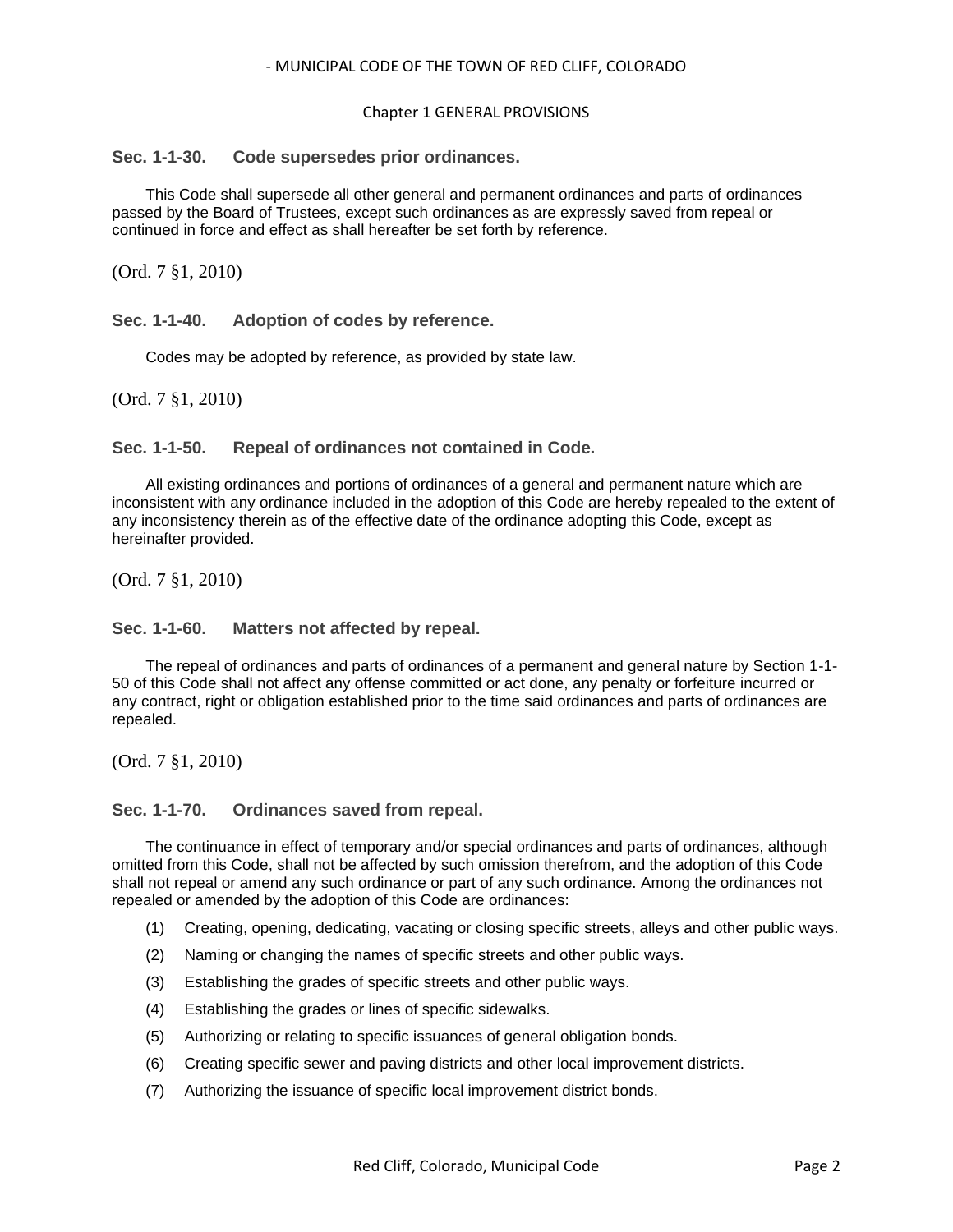### Chapter 1 GENERAL PROVISIONS

- (8) Making special assessments for local improvement districts and authorizing refunds from specific local improvement district bond proceeds.
- (9) Annexing territory to or excluding territory from the Town.
- (10) Dedicating or accepting any specific plat or subdivision.
- (11) Calling or providing for a specific election.
- (12) Authorizing specific contracts for purchase of beneficial use of water by the Town.
- (13) Approving or authorizing specific contracts with the State, with other governmental bodies or with others.
- (14) Authorizing a specific lease, sale or purchase of property.
- (15) Granting rights-of-way or other rights and privileges to specific railroad companies or other public carriers.
- (16) Granting a specific gas company or other public utility the right or privilege of constructing lines in the streets and alleys or of otherwise using the streets and alleys.
- (17) Granting a franchise to a specific public utility company or establishing rights for or otherwise regulating a specific public utility company.
- (18) Appropriating money.
- (19) Levying a temporary tax or fixing a temporary tax rate.
- (20) Relating to salaries.
- (21) Amending the Official Zoning Map.

(Ord. 7 §1, 2010)

# <span id="page-2-0"></span>**Sec. 1-1-80. Changes in previously adopted ordinances.**

In compiling and preparing the ordinances of the Town for adoption and revision as part of this Code, certain grammatical changes and other changes were made in one (1) or more of said ordinances. It is the intention of the Board of Trustees that all such changes be adopted as part of this Code as if the ordinances so changed had been previously formally amended to read as such.

(Ord. 7 §1, 2010)

# **ARTICLE 2. DEFINITIONS AND USAGE**

[Sec. 1-2-10. Definitions.](#page-3-0) [Sec. 1-2-20. Computation of time.](#page-4-0) [Sec. 1-2-30. Title of office.](#page-4-1) [Sec. 1-2-40. Usage of terms.](#page-4-2) [Sec. 1-2-50. Grammatical interpretation.](#page-4-3)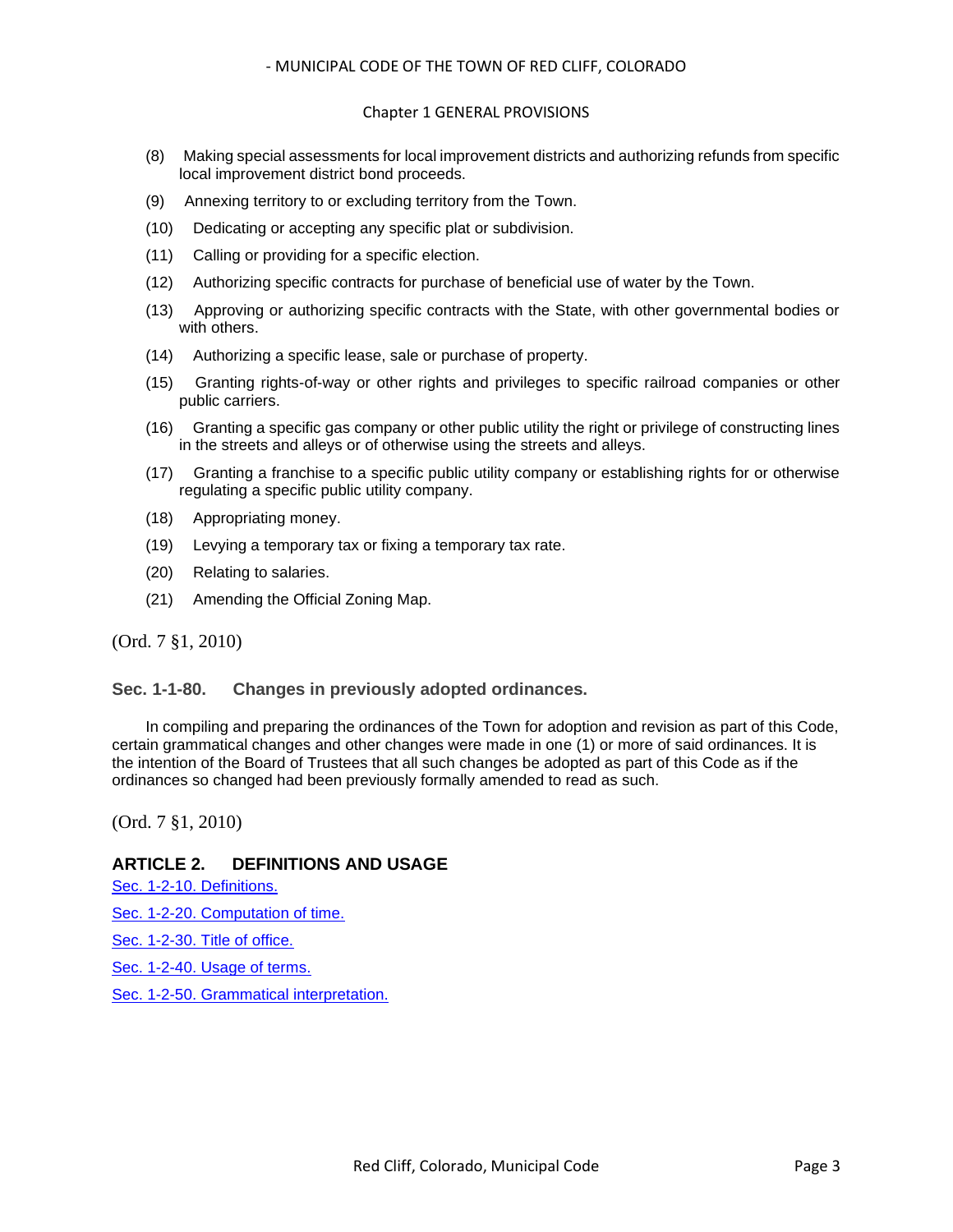### Chapter 1 GENERAL PROVISIONS

# <span id="page-3-0"></span>**Sec. 1-2-10. Definitions.**

The following words and phrases, whenever used in the ordinances of the Town of Red Cliff and/or any codification of the same, shall be construed as defined in this Section, unless a different meaning is intended from the context or unless a different meaning is specifically defined and more particularly directed to the use of such words or phrases:

*Board of Trustees* means the Board of Trustees of the Town of Red Cliff.

*Code* means the Red Cliff Municipal Code as published and subsequently amended, unless the context requires otherwise.

*County* means the County of Eagle, Colorado.

*C.R.S.* means the Colorado Revised Statutes, including all amendments thereto.

*Law* denotes applicable federal law, the Constitution and statutes of the State of Colorado, the ordinances of the Town and, when appropriate, any and all rules and regulations which may be promulgated thereunder.

*May* is permissive.

*Misdemeanor* means and is to be construed as meaning *violation* and is not intended to mean *crime* or *criminal conduct* .

*Month* means a calendar month.

*Oath* shall be construed to include an affirmation or declaration in all cases in which, by law, an affirmation may be substituted for an oath, and in such cases the words *swear* and *sworn* shall be equivalent to the words *affirm* and *affirmed* .

*Ordinance* means a law of the Town; provided that a temporary or special law, administrative action, order or directive may be in the form of a resolution.

*Owner* , applied to a building, land, motorized vehicle, animal or other real or personal property, includes any part owner, joint owner, tenant in common, joint tenant or tenant by the entirety or any other person with a possessory interest in the whole or a part of said building, land, motor vehicle, animal or other real or personal property.

*Person* means natural person, joint venture, joint stock company, partnership, association, club, company, firm, corporation, business, trust or organization, the manager, lessee, agent, servant, officer or employee of any of them, or other organization acting as a group or unit, as well as an individual.

*Personal property* includes money, goods, chattels, things in action and evidences of debt.

*Preceding* and *following* mean next before and next after, respectively.

*Property* includes real and personal property.

*Real property* includes lands, tenements and hereditaments.

*Shall* and *must* are both mandatory.

*Sidewalk* means that portion of a street between the curbline and the adjacent property line intended for the use of pedestrians.

*State* means the State of Colorado.

*Street* includes all streets, highways, avenues, lanes, alleys, courts, places, squares, curbs or other public ways in the Town which have been or may hereafter be dedicated and open to public use, or such other public property so designated in any law of this State.

*Tenant* and *occupant* , applied to a building or land, includes any person who occupies all or a part of such building or land, whether alone or with others.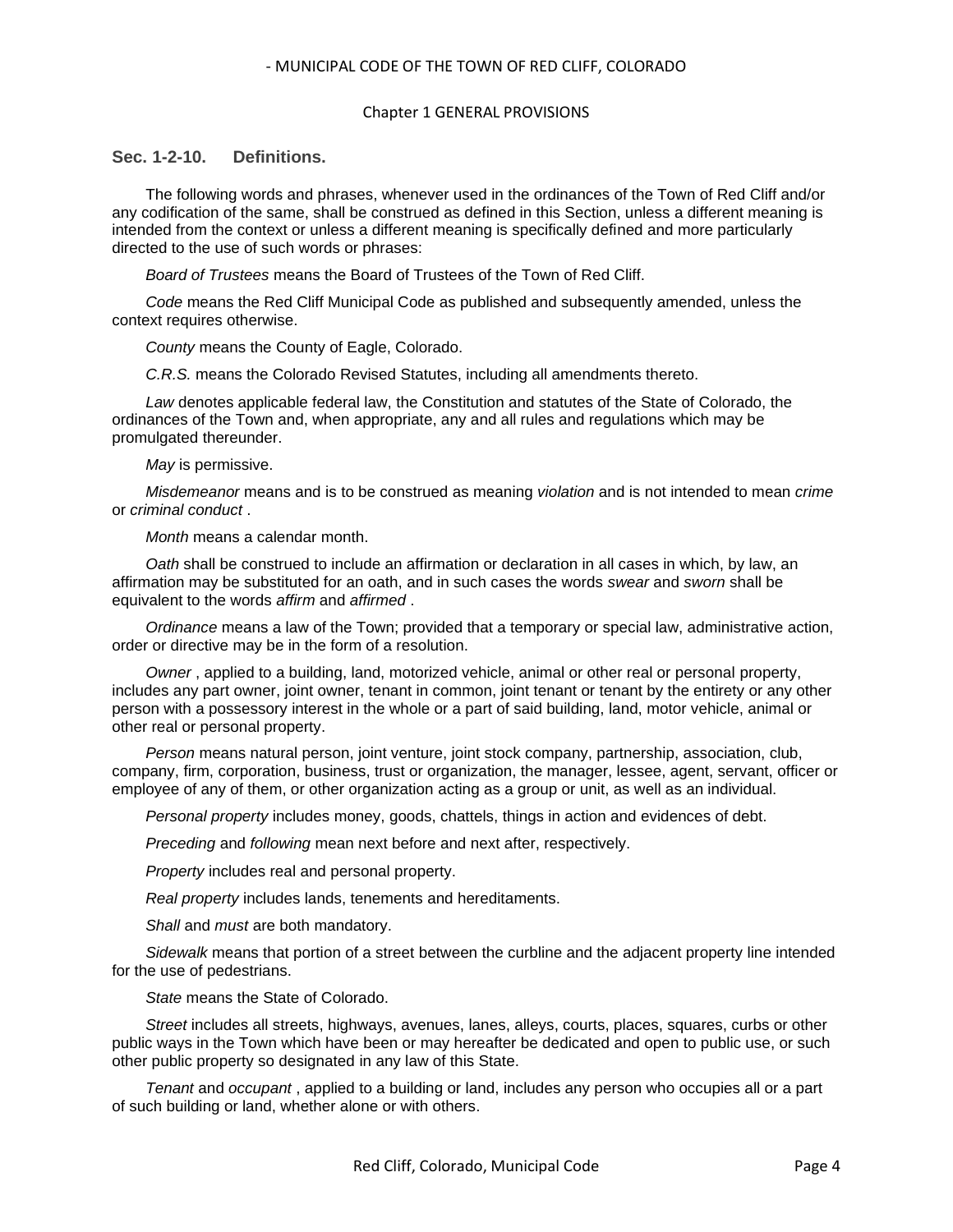### Chapter 1 GENERAL PROVISIONS

*Town* means the Town of Red Cliff, a municipal corporation in the County of Eagle and State of Colorado, or the area within the territorial limits of the Town of Red Cliff, Colorado, and such territory outside of the Town over which the Town has jurisdiction or control by virtue of any constitutional or statutory provision.

*Written* includes printed, typewritten, mimeographed, multigraphed or otherwise reproduced in permanent visible form.

*Year* means a calendar year.

(Prior code 1-1-4; Ord. 7 §1, 2010)

<span id="page-4-0"></span>**Sec. 1-2-20. Computation of time.**

The time within which an act is to be done shall be computed by excluding the first and including the last day; but if the time for an act to be done shall fall on Saturday, Sunday or a legal holiday, the act shall be done upon the next regular business day following such Saturday, Sunday or legal holiday.

(Ord. 7 §1, 2010)

<span id="page-4-1"></span>**Sec. 1-2-30. Title of office.**

Use of the title of any officer, employee, department, board or commission means that officer, employee, department, board or commission of the Town, or his or her designated representative.

(Ord. 7 §1, 2010)

<span id="page-4-2"></span>**Sec. 1-2-40. Usage of terms.**

All words and phrases shall be construed and understood according to the common and approved usage of the language; but technical words and phrases and such others as may have acquired a peculiar and appropriate meaning in law shall be construed and understood according to such peculiar and appropriate meaning.

(Ord. 7 §1, 2010)

### <span id="page-4-3"></span>**Sec. 1-2-50. Grammatical interpretation.**

The following grammatical rules shall apply to this Code and to Town ordinances:

- (1) Any gender includes the other genders.
- (2) The singular number includes the plural and the plural includes the singular.
- (3) Words used in the present tense include the past and future tenses and vice versa, unless manifestly inapplicable.
- (4) Words and phrases not specifically defined shall be construed according to the context and approved usage of the language.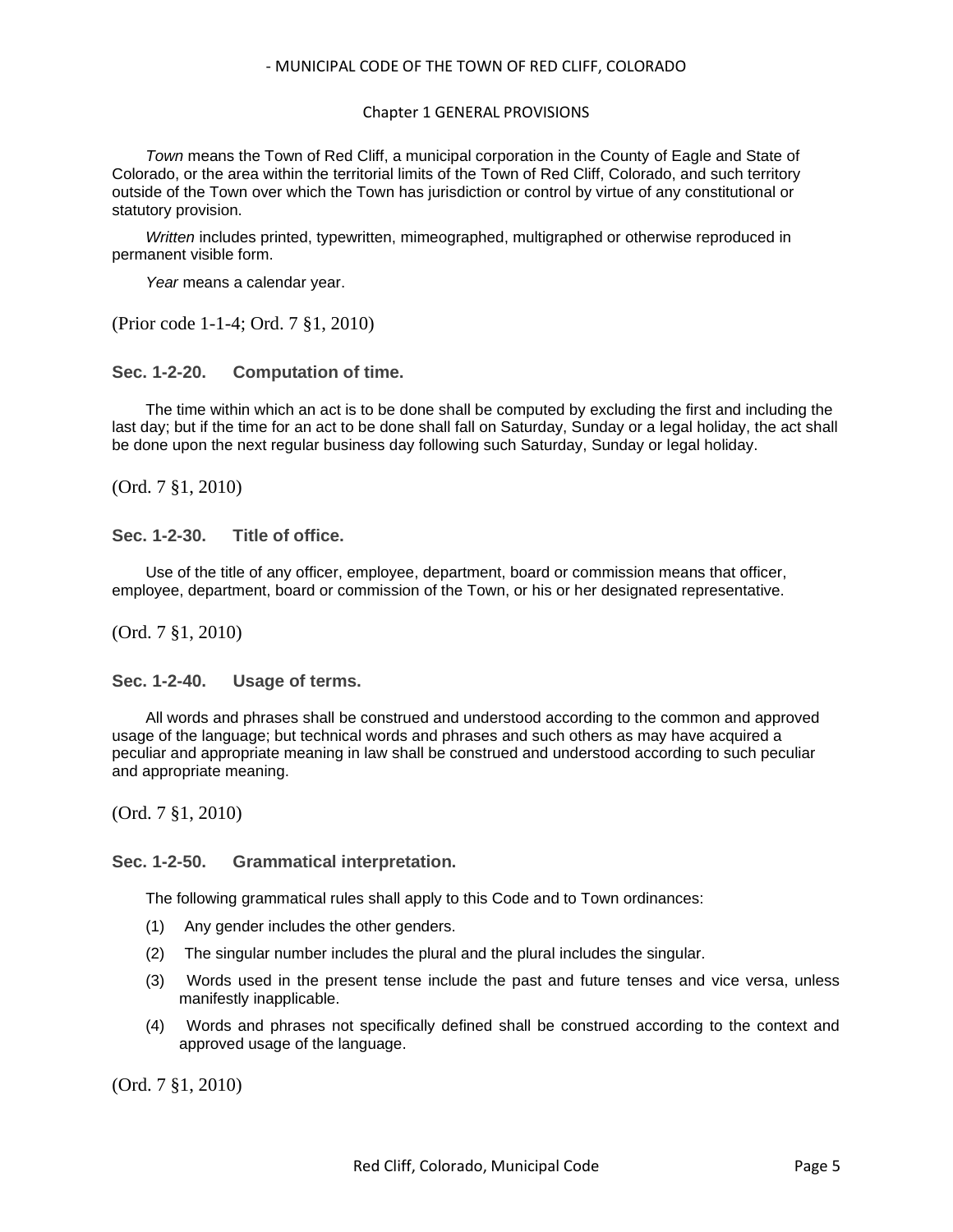### Chapter 1 GENERAL PROVISIONS

### **ARTICLE 3. GENERAL**

[Sec. 1-3-10. Titles and headings not part of Code.](#page-5-0)

[Sec. 1-3-20. Authorized acts.](#page-5-1)

[Sec. 1-3-30. Prohibited acts.](#page-5-2)

[Sec. 1-3-40. Purpose of Code.](#page-6-0)

[Sec. 1-3-50. Repeal of ordinances.](#page-6-1)

[Sec. 1-3-60. Publication of ordinances.](#page-6-2)

[Sec. 1-3-70. Amendments to Code.](#page-6-3)

[Sec. 1-3-80. Supplementation of Code.](#page-6-4)

[Sec. 1-3-90. Examination of Code.](#page-7-0)

[Sec. 1-3-100. Copy of Code on file.](#page-7-1)

[Sec. 1-3-110. Sale of Code books.](#page-7-2)

[Sec. 1-3-120. Altering or tampering with Code; penalty.](#page-7-3)

[Sec. 1-3-130. Severability.](#page-7-4)

### <span id="page-5-0"></span>**Sec. 1-3-10. Titles and headings not part of Code.**

Chapter and Article titles, headings, numbers and titles of sections and other divisions in this Code or in supplements made to this Code are inserted in this Code, may be inserted in supplements to this Code for the convenience of persons using this Code and are not part of this Code.

(Ord. 7 §1, 2010)

<span id="page-5-1"></span>**Sec. 1-3-20. Authorized acts.**

When this Code requires an act to be done which may as well be done by an agent or representative as by the principal, such requirement shall be construed to include all such acts performed when done by an authorized agent or representative.

(Ord. 7 §1, 2010)

<span id="page-5-2"></span>**Sec. 1-3-30. Prohibited acts.**

Whenever in this Code or any Town ordinances any act or omission is made unlawful, it includes causing, allowing, permitting, aiding, abetting, suffering or concealing the fact of such act or omission.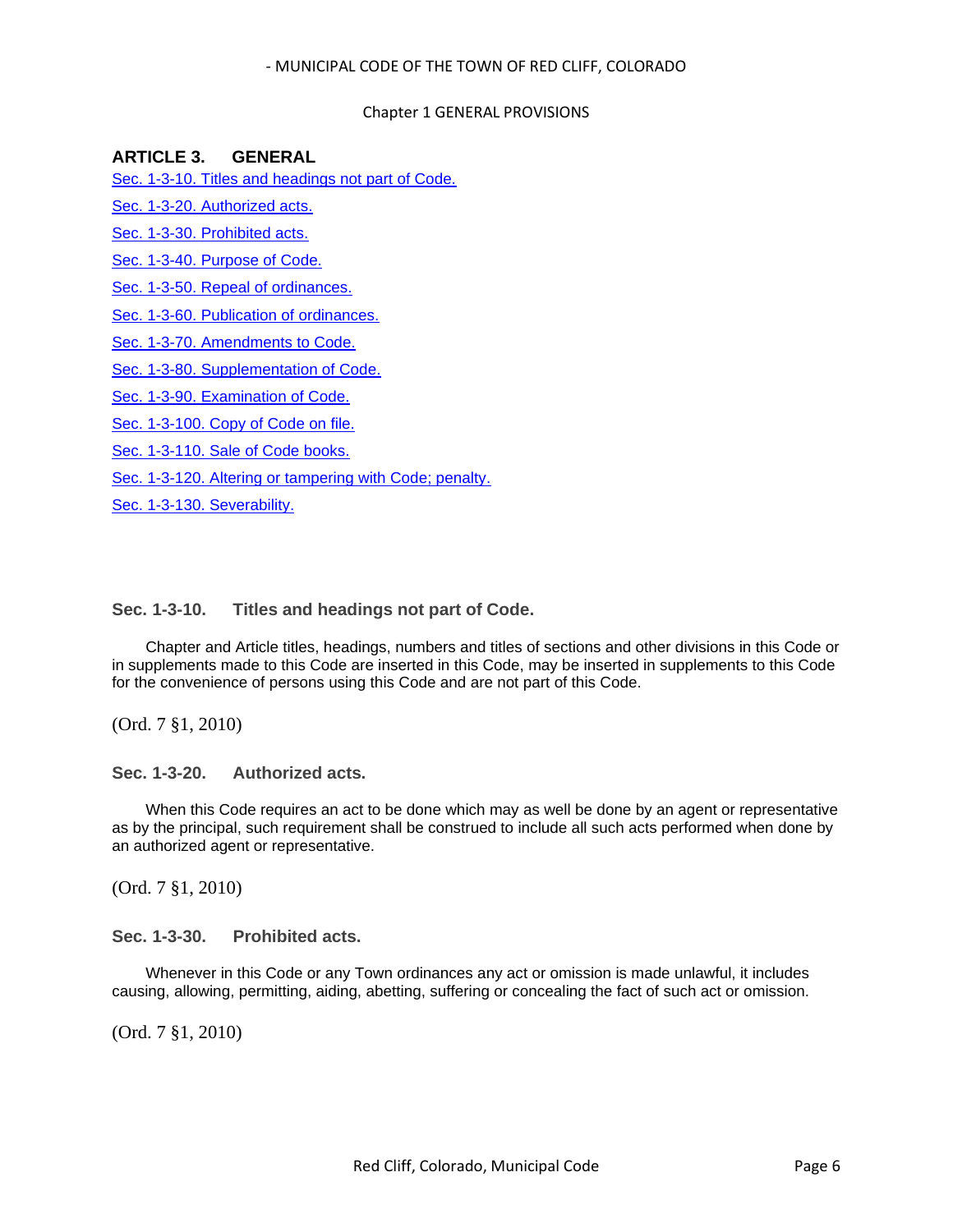### Chapter 1 GENERAL PROVISIONS

### <span id="page-6-0"></span>**Sec. 1-3-40. Purpose of Code.**

The provisions of this Code, and all proceedings under them, are to be construed with a view to effect their objectives and to promote justice.

(Ord. 7 §1, 2010)

### <span id="page-6-1"></span>**Sec. 1-3-50. Repeal of ordinances.**

The repeal of an ordinance shall not repeal the repealing clause of such ordinance or revive any ordinance which has been repealed thereby.

(Ord. 7 §1, 2010)

# <span id="page-6-2"></span>**Sec. 1-3-60. Publication of ordinances.**

All ordinances, as soon as may be after their passage, shall be recorded in a book kept for that purpose and authenticated by the signature of the Mayor and Town Clerk. All ordinances of a general or permanent nature, and those imposing any fine or forfeiture, shall be published in a newspaper published within the Town. Such ordinances shall not take effect until thirty (30) days after such publication, except for ordinances calling for special elections or necessary for the immediate preservation of the public peace, health and safety and containing the reasons making the same necessary in a separate section. If there is no newspaper published or having a general circulation within the limits of the Town, then, upon a resolution being passed by the Board of Trustees to that effect, ordinances may be published by posting copies thereof in three (3) public places within the limits of the Town, to be designated by the Board of Trustees. The excepted ordinances shall take effect upon their final passage and adoption and the approval and signature of the Mayor, if they are adopted by an affirmative vote of three-fourths (3/4) of the members of the Board of Trustees.

(Ord. 7 §1, 2010)

# <span id="page-6-3"></span>**Sec. 1-3-70. Amendments to Code.**

Ordinances and parts of ordinances of a permanent and general nature, passed or adopted after the adoption of this Code, may be passed or adopted either in the form of amendments to this Code or without specific reference to this Code. However, in either case, all such ordinances and parts of ordinances shall be deemed amendments to this Code, and all of the substantive, permanent and general parts of said ordinances and changes made thereby shall be inserted and made in this Code as provided in Section 1-3-80 hereof.

(Ord. 7 §1, 2010)

# <span id="page-6-4"></span>**Sec. 1-3-80. Supplementation of Code.**

(a) The Board of Trustees shall cause supplementation of this Code to be prepared and printed from time to time as it may see fit. All substantive, permanent and general parts of ordinances passed by the Board of Trustees or adopted by initiative and referendum, and all amendments and changes in temporary and special ordinances or other measures included in this Code prior to the supplementation and since the previous supplementation, shall be included.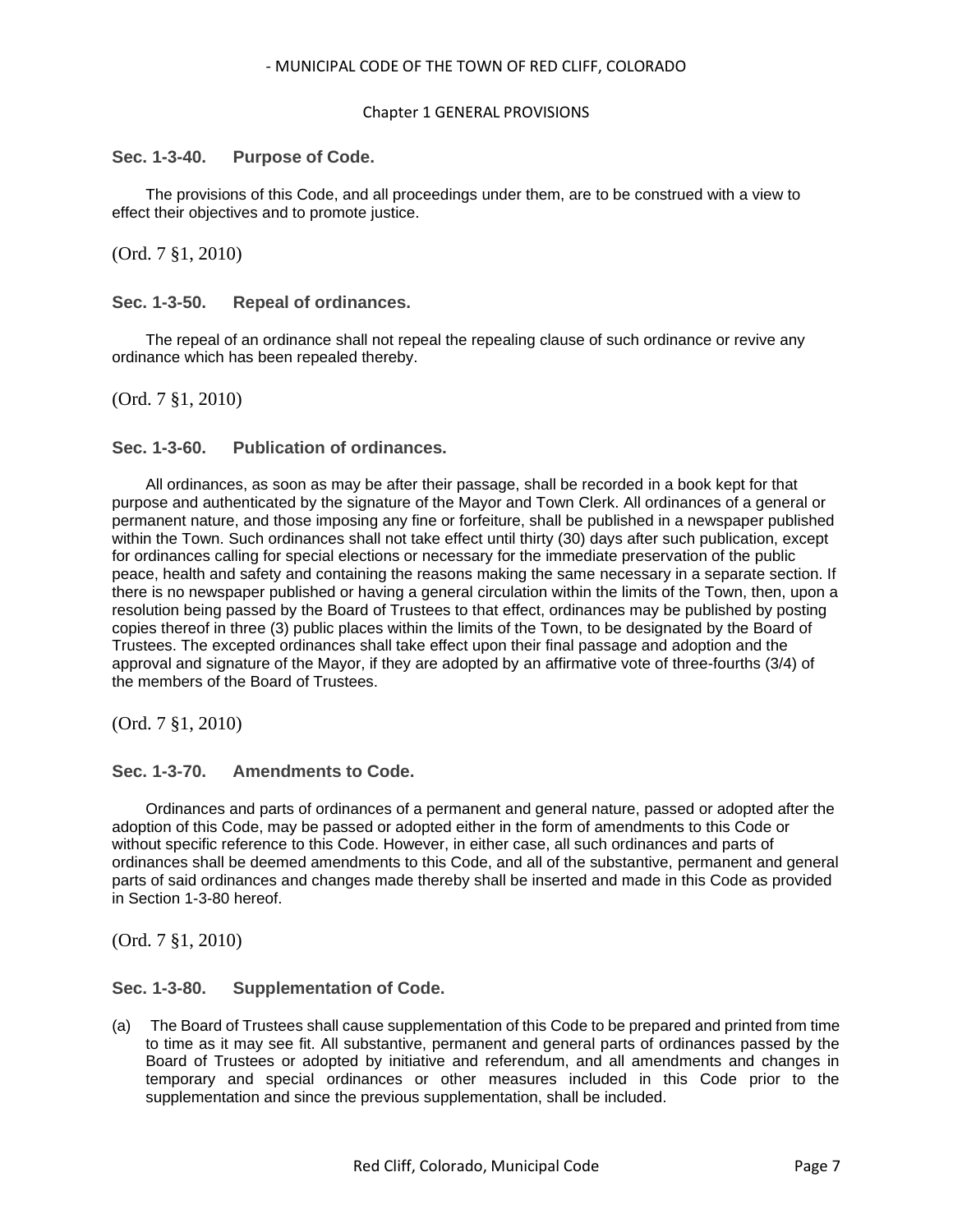### Chapter 1 GENERAL PROVISIONS

(b) It shall be the duty of the Town Clerk, or someone authorized and directed by the Town Clerk, to keep up to date the one (1) certified copy of the book containing this Code required to be filed in the office of the Town Clerk for the use of the public.

(Ord. 7 §1, 2010)

<span id="page-7-0"></span>**Sec. 1-3-90. Examination of Code.**

The Mayor and Town Clerk shall carefully examine at least one (1) copy of the Code adopted by this ordinance to see that it is a true and correct copy of this Code. Similarly, after each supplement has been prepared, printed and inserted in this Code, the Mayor and Town Clerk shall carefully examine at least one (1) copy of this Code as supplemented. The copy of this Code as originally adopted or amended shall constitute the permanent and general ordinances of the Town and shall be so accepted by the courts of law, administrative tribunals and all others concerned.

(Ord. 7 §1, 2010)

<span id="page-7-1"></span>**Sec. 1-3-100. Copy of Code on file.**

At least one (1) copy of this Code so certified and sealed most recently shall be kept in the office of the Town Clerk at all times, and such Code may be inspected by any interested person at any time during regular office hours, but may not be removed from the Town Clerk's office except upon proper order of a court of law.

(Ord. 7 §1, 2010)

<span id="page-7-2"></span>**Sec. 1-3-110. Sale of Code books.**

Copies of this Code book may be purchased from the Town Clerk upon the payment of a fee to be set by resolution of the Board of Trustees.

(Ord. 7 §1, 2010)

<span id="page-7-3"></span>**Sec. 1-3-120. Altering or tampering with Code; penalty.**

Any person who shall alter, change or amend this Code, except in the manner prescribed in this Article, or who shall alter or tamper with this Code in any manner so as to cause the ordinances of the Town to be misrepresented thereby, shall, upon conviction thereof, be punishable as provided by Section 1-4-20 hereof.

(Ord. 7 §1, 2010)

<span id="page-7-4"></span>**Sec. 1-3-130. Severability.**

The provisions of this Code are declared to be severable, and if any section, provision or part thereof shall be held unconstitutional or invalid, the remainder of this Code shall continue in full force and effect, it being the legislative intent that this Code would have been adopted even if such unconstitutional or invalid matter had not been included therein. It is further declared that if any provision or part of this Code,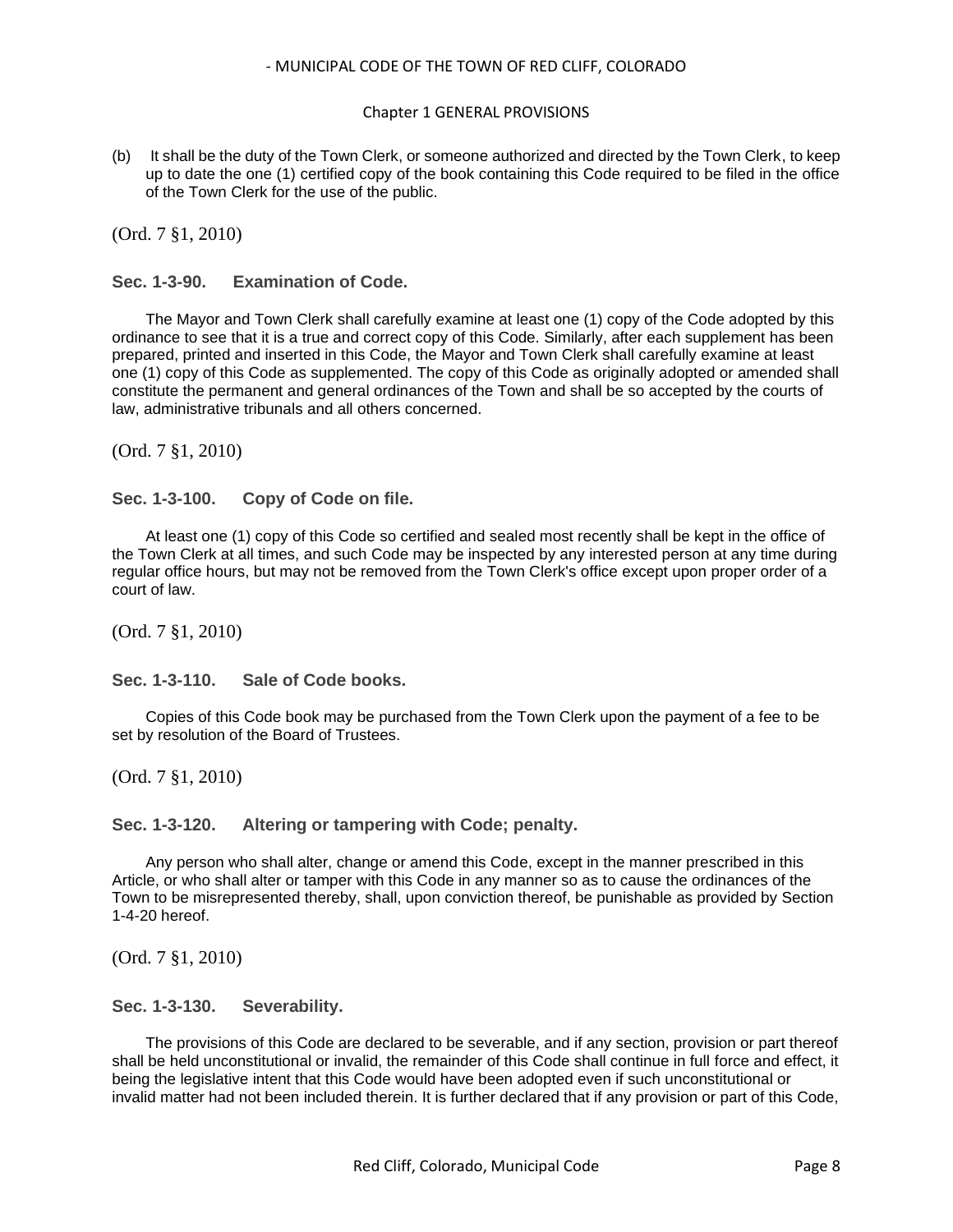# Chapter 1 GENERAL PROVISIONS

or the application thereof to any person or circumstances, is held invalid, the remainder of this Code and the application thereof to other persons shall not be affected thereby.

(Prior code 1-1-6; Ord. 7 §1, 2010)

# **ARTICLE 4. GENERAL PENALTY**

[Sec. 1-4-10. Violations.](#page-8-0)

[Sec. 1-4-20. General penalty for violation.](#page-8-1)

Sec. 1-4-30. Application [of penalties to juveniles.](#page-8-2)

[Sec. 1-4-40. Aiding and abetting.](#page-9-0)

[Sec. 1-4-50. Penalty for violations of ordinances adopted after adoption of Code.](#page-9-1)

[Sec. 1-4-60. Interpretation of unlawful acts.](#page-9-2)

### <span id="page-8-0"></span>**Sec. 1-4-10. Violations.**

It is a violation of this Code for any person to do any act which is forbidden or declared to be unlawful or to fail to do or perform any act required in this Code.

(Prior code 21-1-1; Ord. 7 §1, 2010)

### <span id="page-8-1"></span>**Sec. 1-4-20. General penalty for violation.**

Any person who shall violate or fail to comply with any provision of this Code for which a different penalty is not specifically provided shall, upon conviction thereof, be punishable by a fine not exceeding one thousand dollars (\$1,000.00) or by imprisonment not exceeding one (1) year, or by both such fine and imprisonment, except as hereinafter provided in Section 1-4-30. In addition, such person shall pay all costs and expenses in the case, including attorney fees. Each day such violation continues shall be considered a separate offense.

(Ord. 7 §1, 2010)

# <span id="page-8-2"></span>**Sec. 1-4-30. Application of penalties to juveniles.**

Every person who, at the time of commission of the offense, was at least ten (10) but not yet eighteen (18) years of age, and who is subsequently convicted of or pleads guilty or nolo contendere to, a violation of any provision of this Code, shall be punished by a fine of not more than one thousand dollars (\$1,000.00) per violation or count. Any voluntary plea of guilty or nolo contendere to the original charge or to a lesser or substituted charge shall subject the person so pleading to all fines and/or penalties applicable to the original charge. Nothing in this Section shall be construed to prohibit incarceration in an appropriate facility, at the time of charging, of a juvenile violating any section of this Code.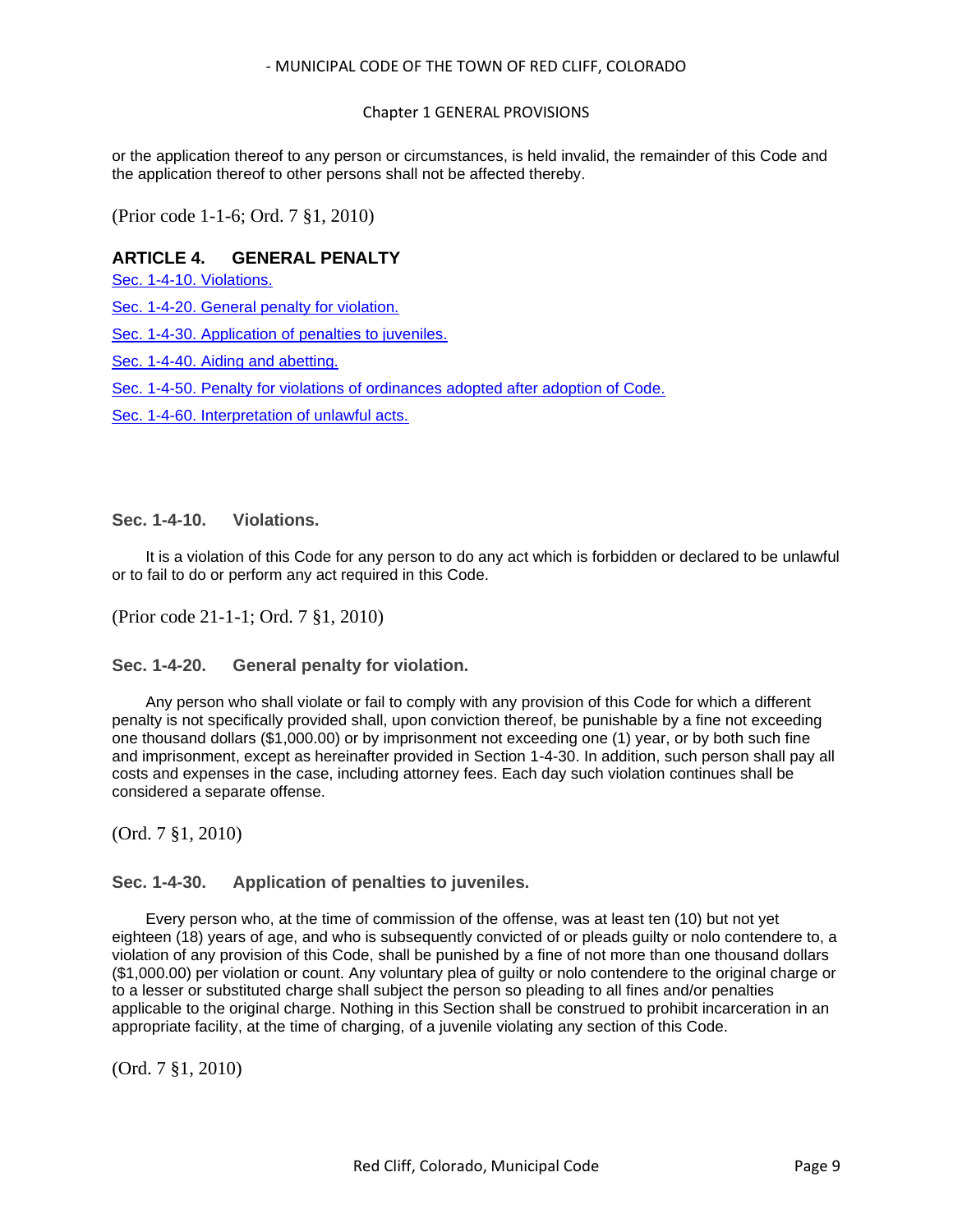### Chapter 1 GENERAL PROVISIONS

# <span id="page-9-0"></span>**Sec. 1-4-40. Aiding and abetting.**

Every person who commits, attempts to commit, conspires to commit, aids or abets in the commission of any act declared herein to be in violation of the ordinances of the Town, whether individually or in connection with one (1) or more persons, as a principal, agent or accessory, shall be guilty of such offense, and every person who fraudulently, forcibly or willfully induces, causes, coerces, requires, permits or directs another to violate any ordinance of the Town is likewise guilty of such offense.

(Prior code 18-4-13; Ord. 7 §1, 2010)

### <span id="page-9-1"></span>**Sec. 1-4-50. Penalty for violations of ordinances adopted after adoption of Code.**

Any person who shall violate any provision of any ordinance of a permanent and general nature passed or adopted after adoption of this Code, either before or after it has been inserted in this Code by a supplement, shall, upon conviction thereof, be punishable as provided by Section 1-4-20 unless another penalty is specifically provided for the violation.

(Ord. 7 §1, 2010)

### <span id="page-9-2"></span>**Sec. 1-4-60. Interpretation of unlawful acts.**

Whenever in this Code any act or omission is made unlawful, it is also unlawful to cause, allow, permit, aid, abet or suffer such unlawful act or omission. Concealing or in any manner aiding in the concealing of any unlawful act or omission is similarly unlawful.

(Ord. 7 §1, 2010)

# **ARTICLE 5. INSPECTIONS**

[Sec. 1-5-10. Entry.](#page-9-3)

[Sec. 1-5-20. Authority to enter premises under emergency.](#page-10-0)

[Sec. 1-5-30. Announcement of purpose and authority to enter premises.](#page-10-1)

# <span id="page-9-3"></span>**Sec. 1-5-10. Entry.**

Whenever necessary to make an inspection to enforce any provision of this Code or any ordinance, or whenever there is probable cause to believe that there exists an ordinance violation in any building or upon any premises within the jurisdiction of the Town, any public inspector of the Town may, upon presentation of proper credentials and upon obtaining permission of the occupant or if unoccupied, the owner, enter such building or premises at all reasonable times to inspect the same or to perform any duty imposed upon him or her by ordinance. In the event the occupant, or if unoccupied, the owner, refuses entry to such building or premises, or the public inspector is unable to obtain permission of such occupant or owner to enter such building or premises, the public inspector is empowered to seek assistance from any court of competent jurisdiction in obtaining such entry.